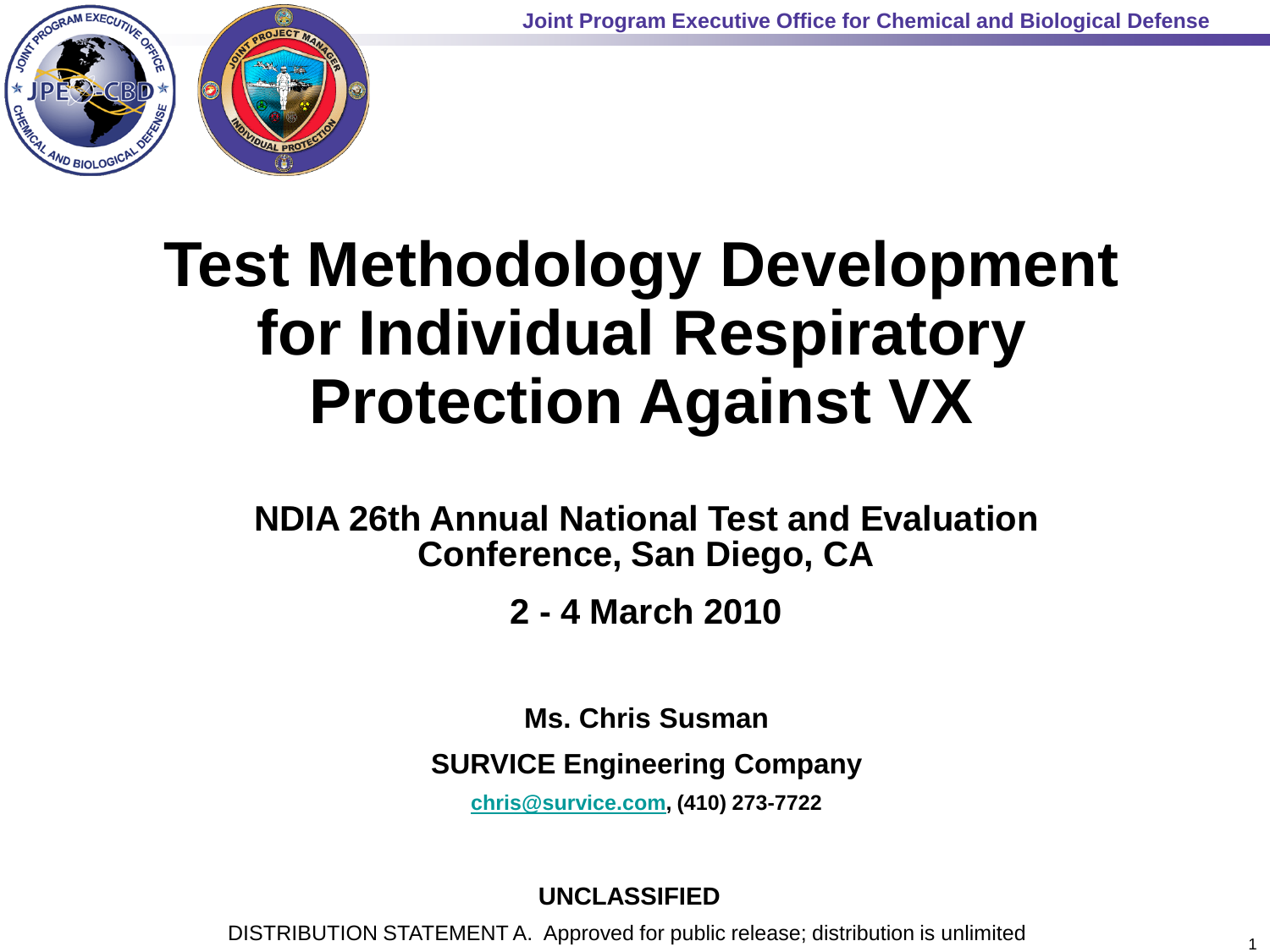

**Joint Program Executive Office for Chemical and Biological Defense**

### **Joint Service Aircrew Masks (JSAM)**

Provide aircrews with protection against chemical and biological warfare agents





Fixed Wing

### Rotary Wing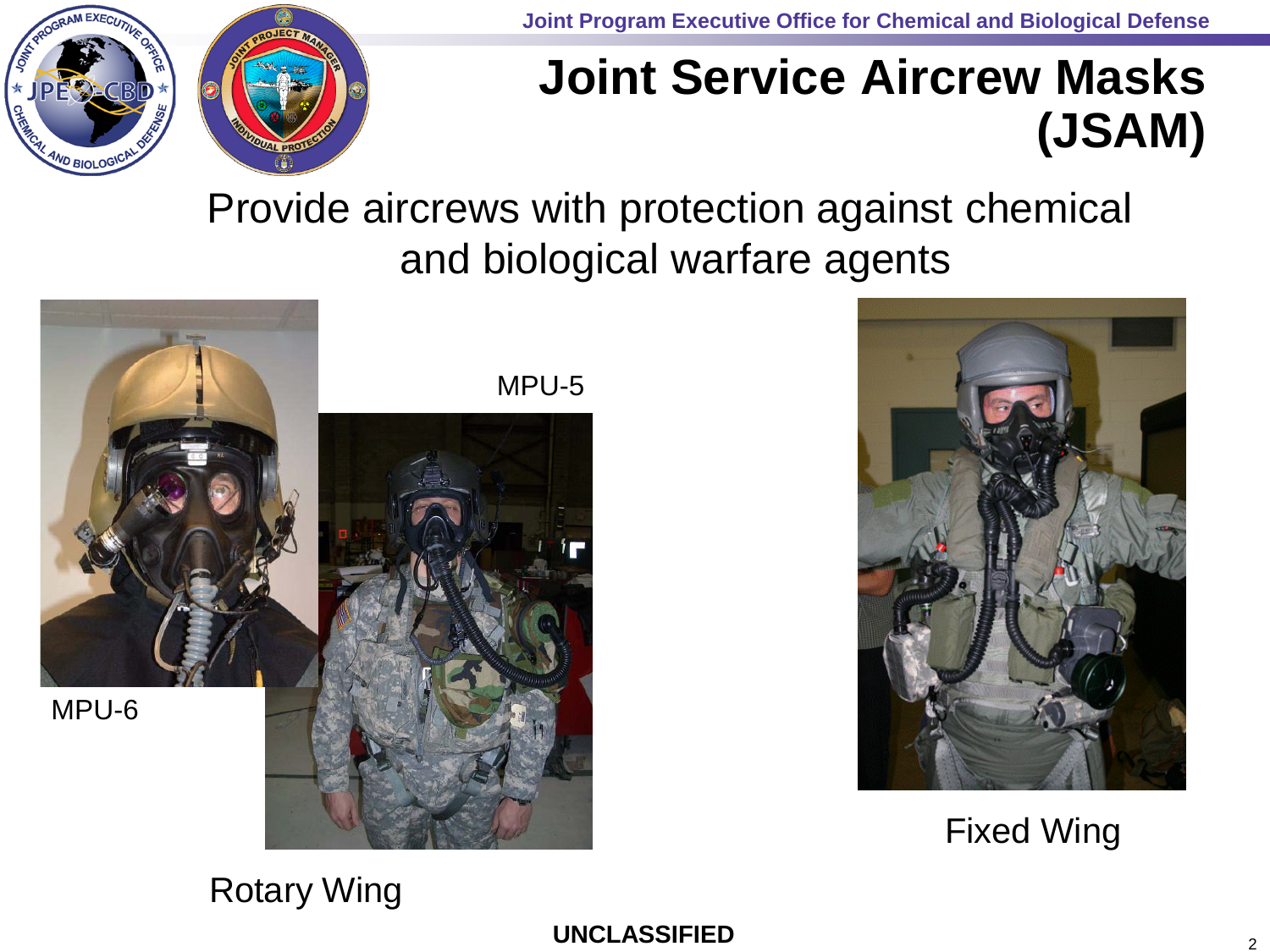

### **Need for VX Test Methodology**

- TEMPs for current mask programs include testing protection capability against VX vapor.
- Previous material testing has provided mixed test results. Lead Operational Test Agency (OTA) requires SMARTMAN to increase confidence in VX permeation results.
- JPM IP has developed a strategy to investigate several hypotheses regarding the reaction/deposition fate of VX during testing and to determine a relative mass balance of the agent.
- Goal is to determine if current test methods are adequate to reliably test VX SMARTMAN.

*Need for greater confidence that VX testing accurately reflects the performance capabilities of the system*.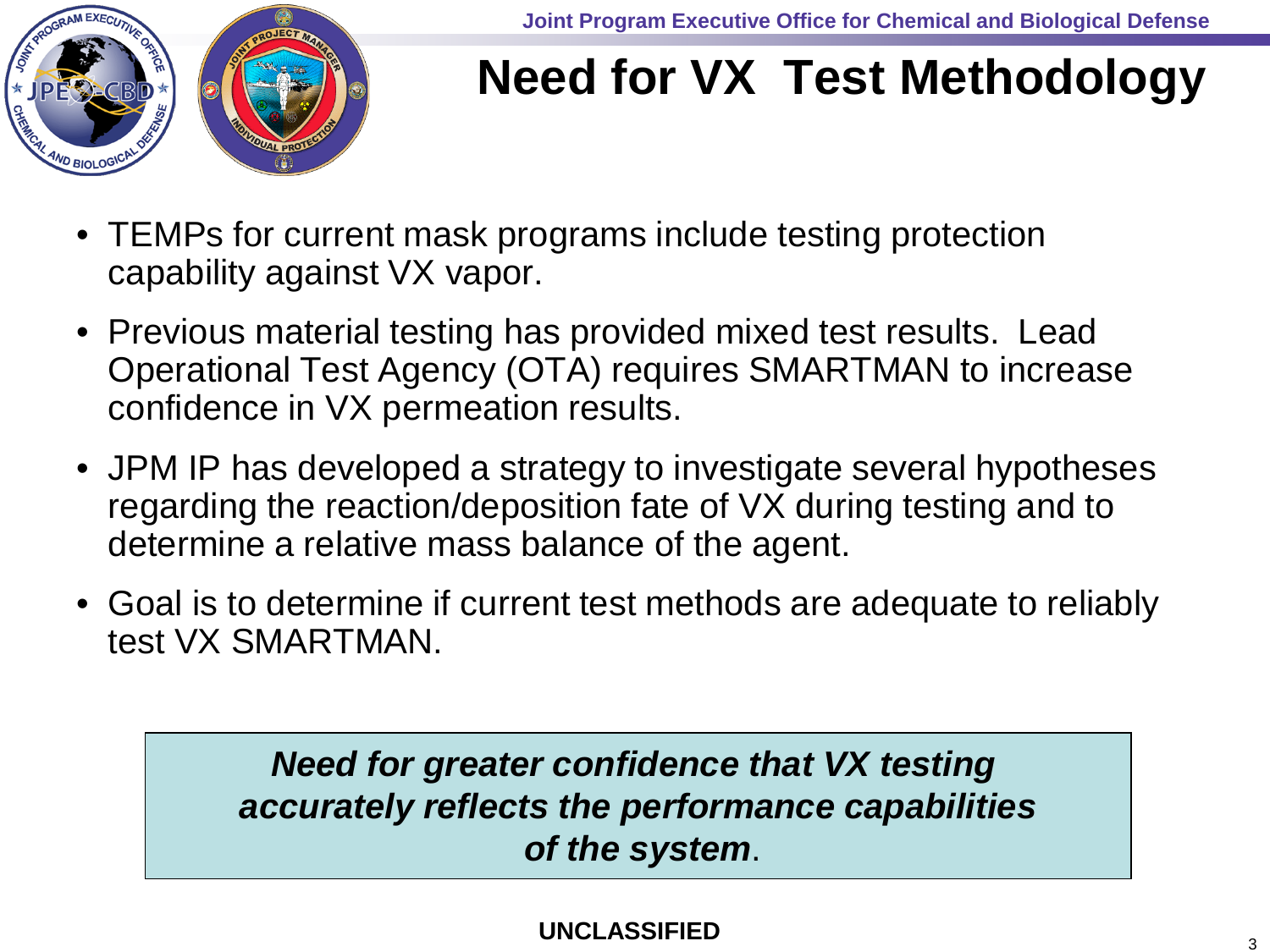

## **Experimental Concept**

## *Do we understand what happens to VX at the material level?*

- Leverage existing test methods to quantitatively measure VX within the test fixture
	- Extract agent from swatch
	- Measure agent (liquid and vapor) in Aerosol-Liquid-Vapor Assessment Group (AVLAG) fixture and SMARTMAN
- Develop a VX mass balance—CB community has some data from G series and HD, but not available for VX
	- Vapor pressure of VX is so low, that the majority of the agent is likely in liquid form, which is presently unaccounted for in permeation tests
	- Begin to address concerns that a lack of homogeneity in the rubber formulation accounts for differences seen between laboratories
- Collaboration between Joint Program Manager for Individual Protection, Dugway Proving Grounds and Edgewood Chemical and Biological Center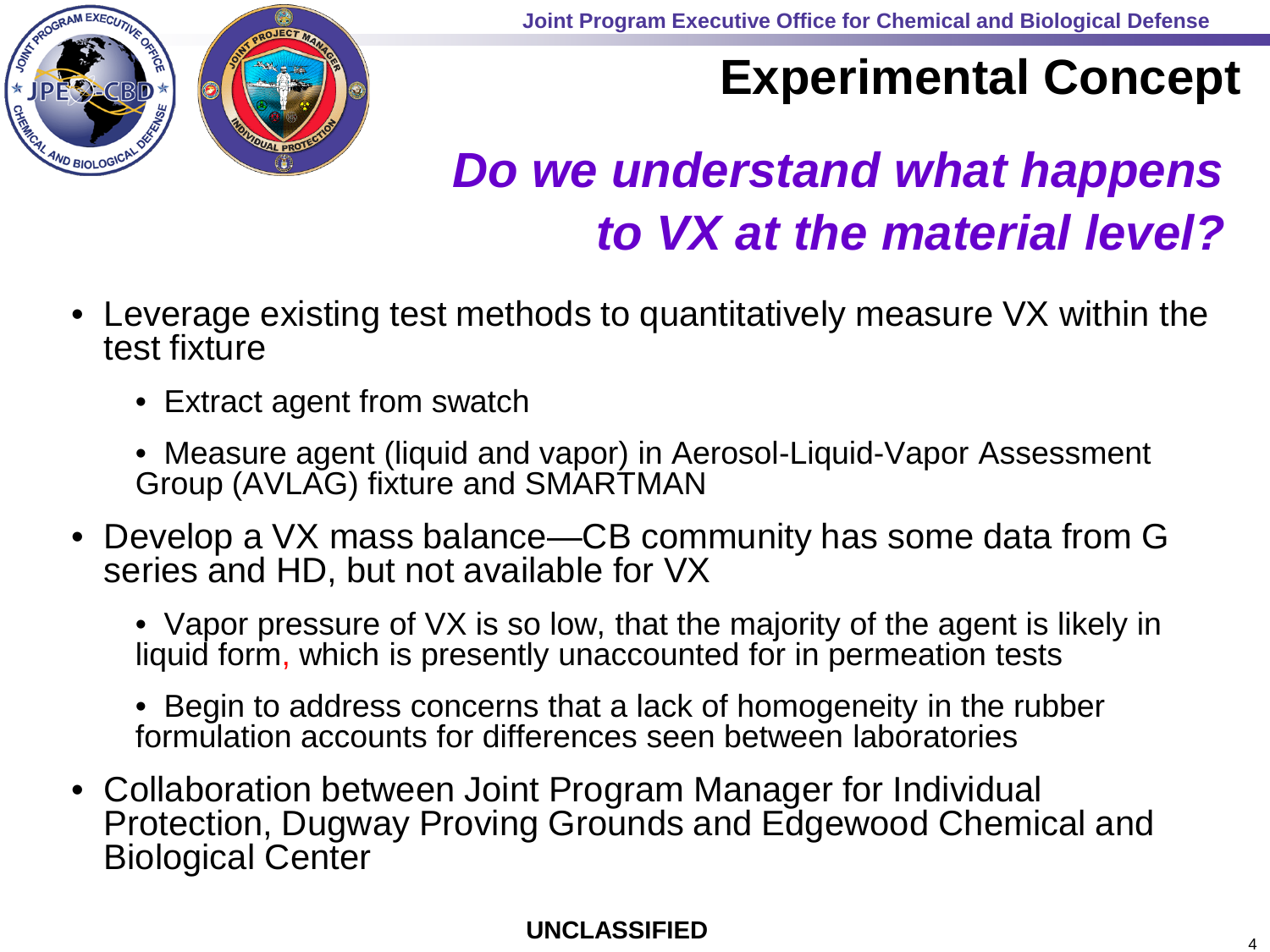

### **Enhancements to Current Test Methods**

- Potential improvements to material test procedures (AVLAG)
	- Accounting for potential areas of VX deposition in the test fixture
	- Make improvements to enhance accuracy and repeatability of the existing test method
- Confirmation of SMARTMAN test procedure to be used towards verification and validation
	- Chamber characterization and chemical sampling methods
	- Application of mass balance information
	- Positive and negative controls identified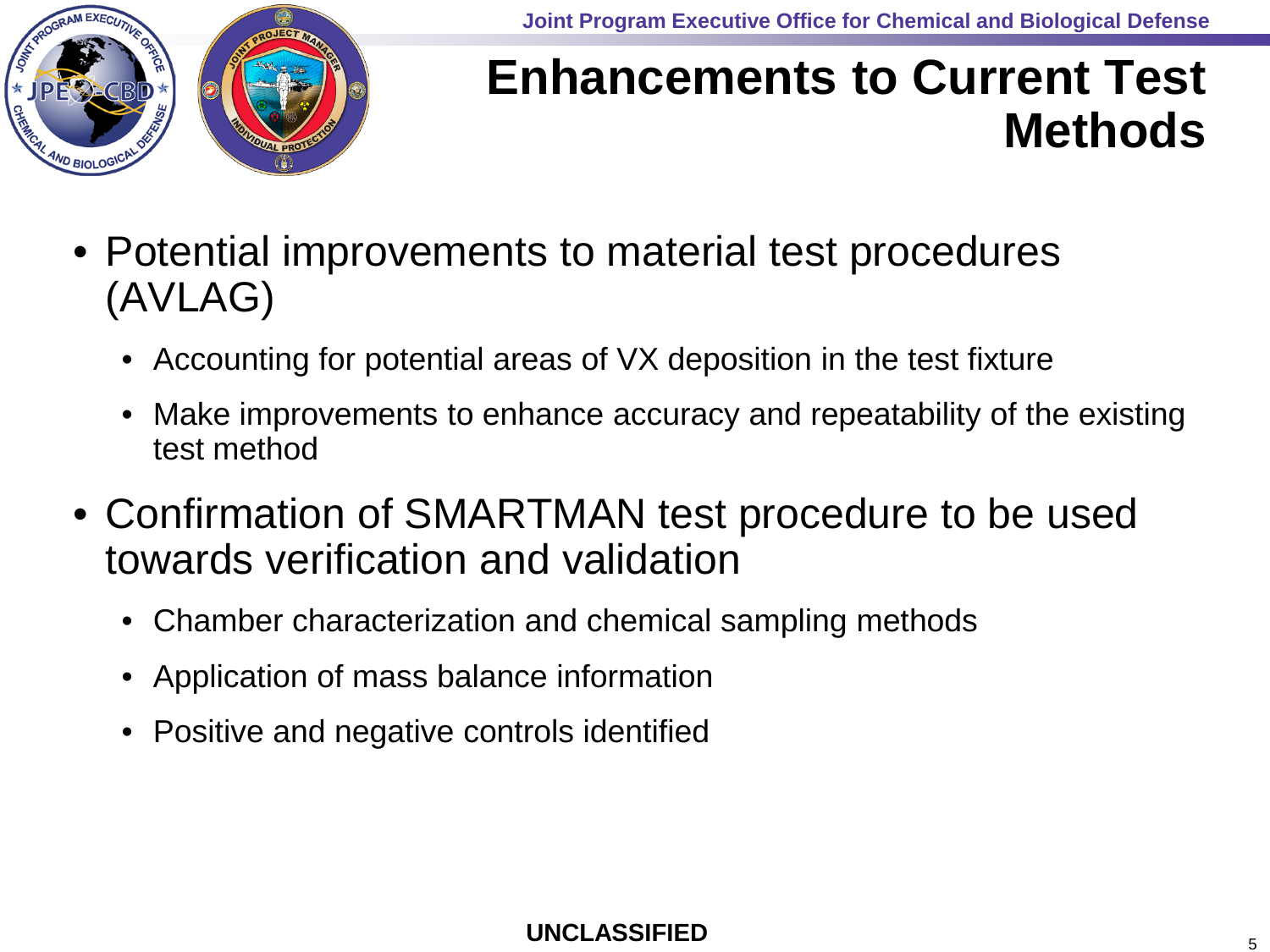**Joint Program Executive Office for Chemical and Biological Defense**

# AND BIOLOGI

### **VX Mass Balance on the SMARTMAN Test Fixture**



### Apply data gathered in the permeation and extraction AVLAG tests for development of a VX mass balance for use in SMARTMAN

Note: JSCESM is pictured in the SMARTMAN chamber for illustrative purposes only. Liquid protection is not a program requirement.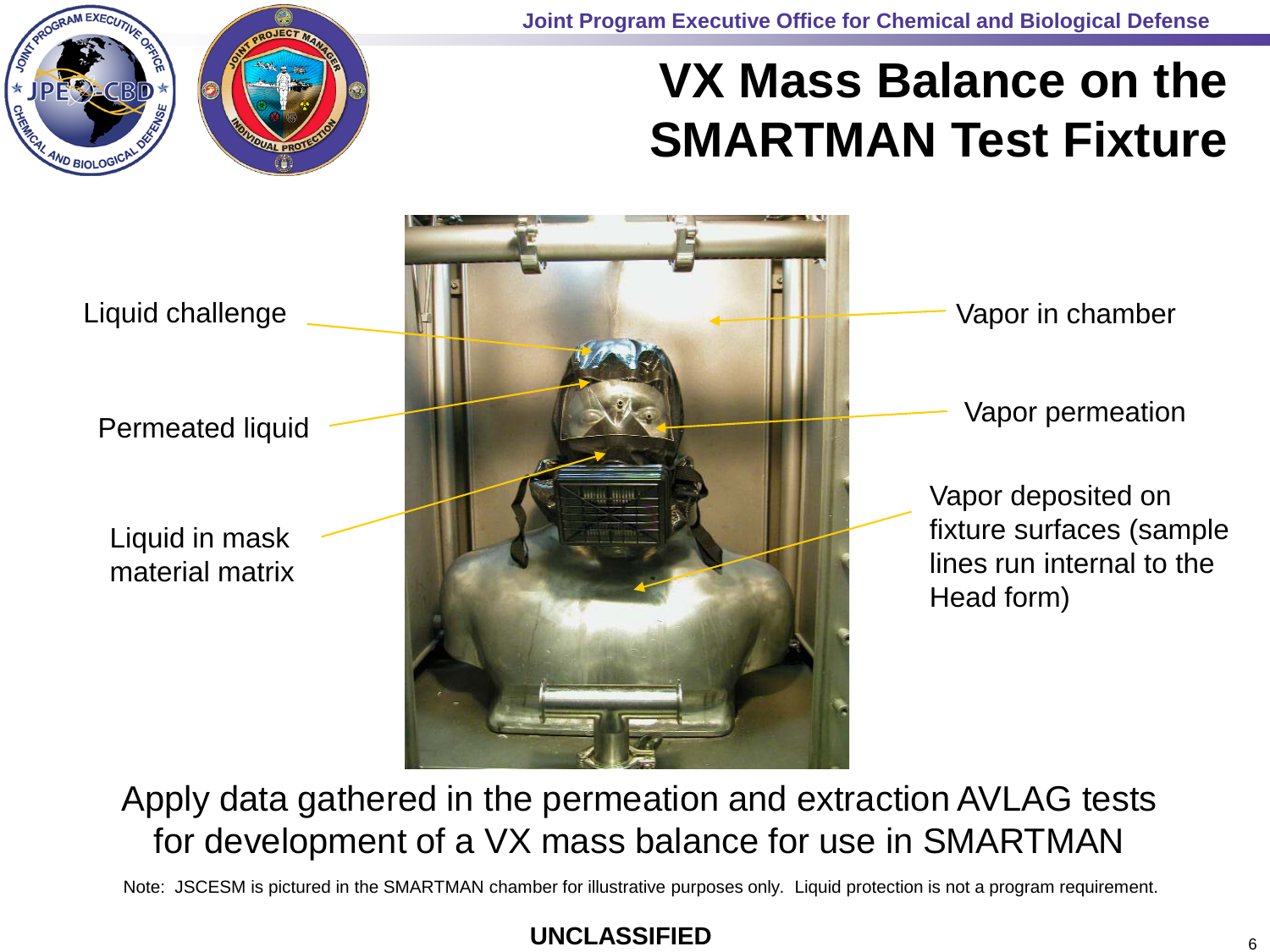

## **VX Mass Balance Using the AVLAG Test Fixture**

• Testing with the SMARTMAN fixture to determine the location of VX in/on/around the mask system not feasible

• AVLAG test method modified to include extraction of swatch, sample lines and test fixture surfaces; effluent concentration measured via multiple analysis methods (Minicams, GC and LCMS)

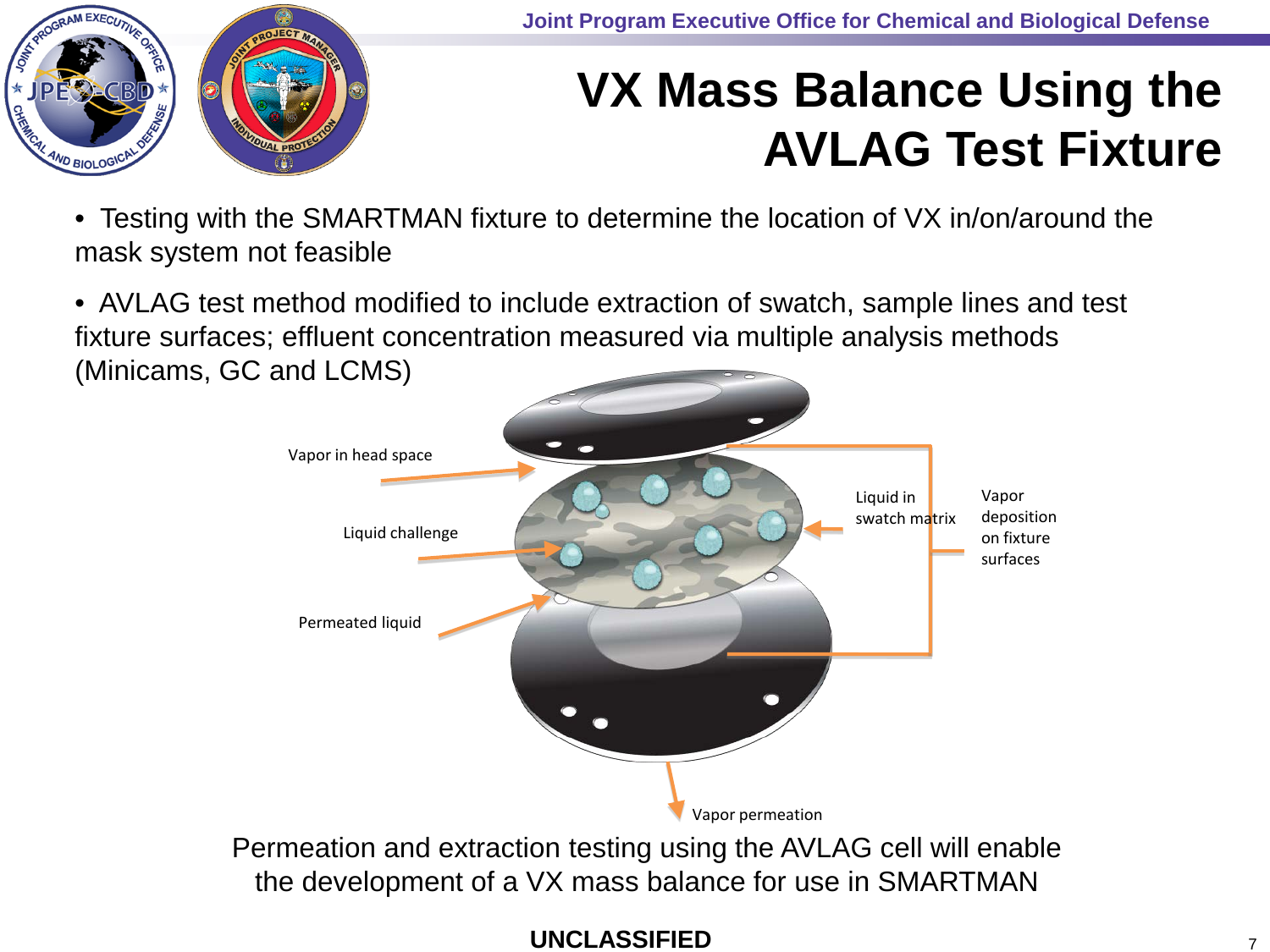RESIDERAM EXECUTIVE **IPE CECBD** REGIL AND BIOLOGICAL UAL PRO

**Joint Program Executive Office for Chemical and Biological Defense**

### **VX Methodology Detailed Test Plan Flow Chart of Subtests and Data**

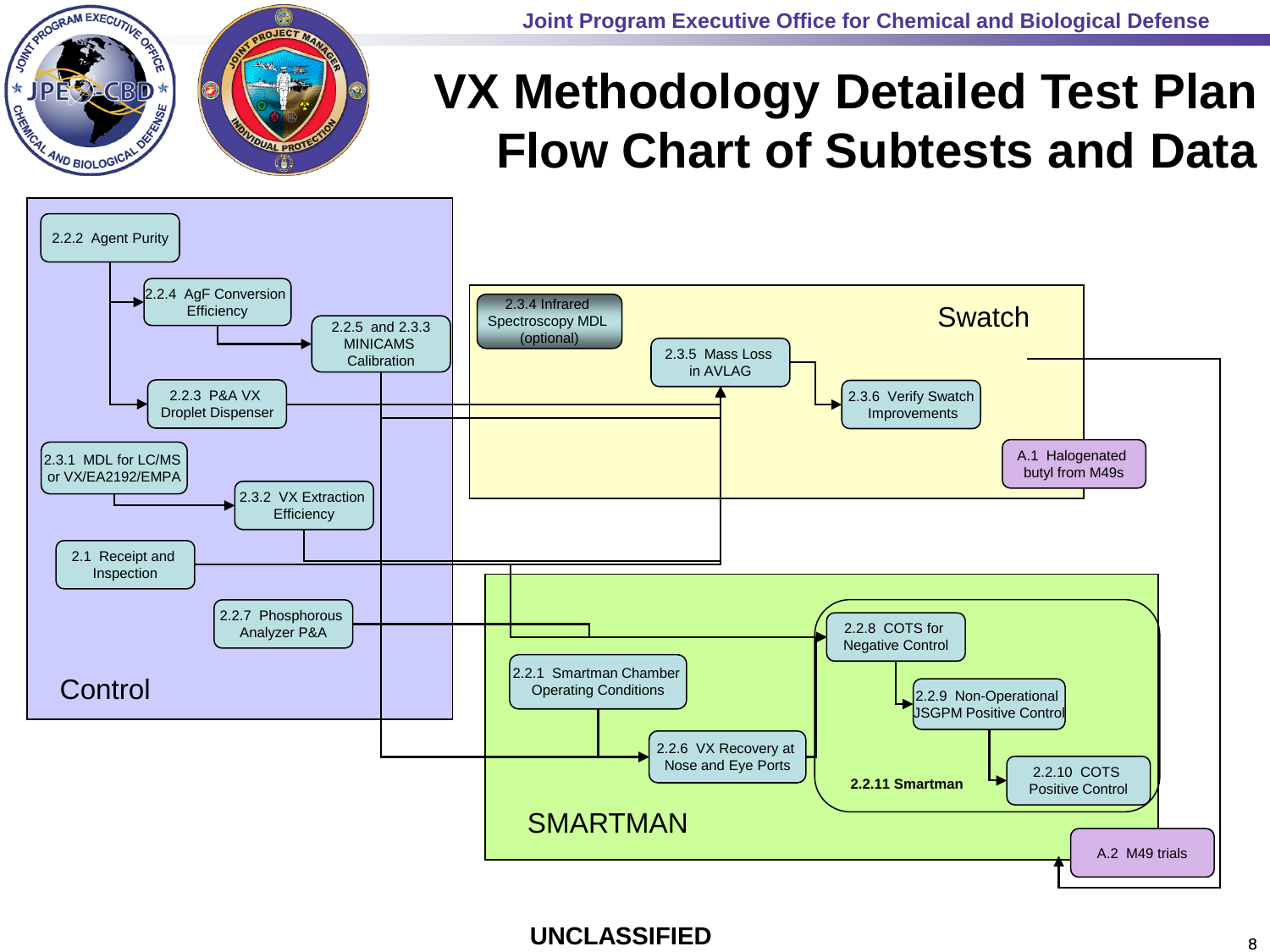

## **Preliminary Results**

- Positive and negative control COTS masks identified for VX SMARTMAN testing.
- High relative humidity results in significant VX hydrolysis products. Humidity appears to reduce the amount of VX vapor from evaporating in the SMARTMAN chamber. Ambient relative humidly test showed better recovery of VX.
- Approximately 1/3 of permeated VX vapor captured by sorbent tubes is detected by Minicams (potential silver-fluoride pad conversion issue).

Data analysis still on-going. Testing of butyl rubber swatch and SMARTMAN yet to be completed.